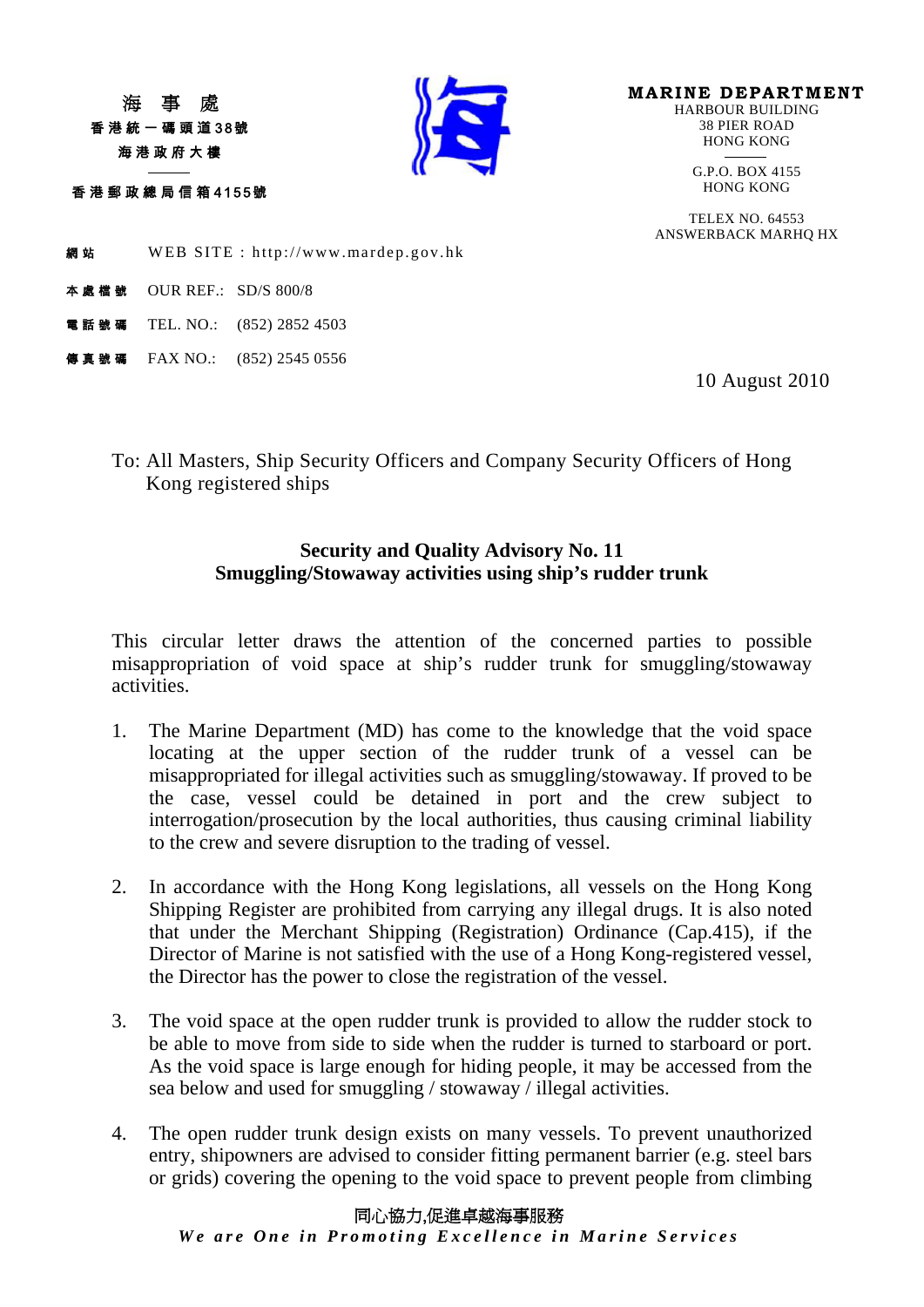up. The ship's crew should also conduct periodical search with the possibility to look down into the rudder trunk from the inspection hatch in the steering gear room.

- 5. To prevent illegal activities or similar reoccurrences, the ship management company should develop / revise their ship security plan to identify all void spaces available on board as potential "smugglers' cave" and take preventive actions accordingly, including critical and regular patrol/search whenever the ship is of accessible.
- 6. Attached to this advisory are the photos showing for reference the void space at the rudder trunk.

Windel

(Y.K. Li) Senior Surveyor/Security & Quality Assurance Section for Director of Marine